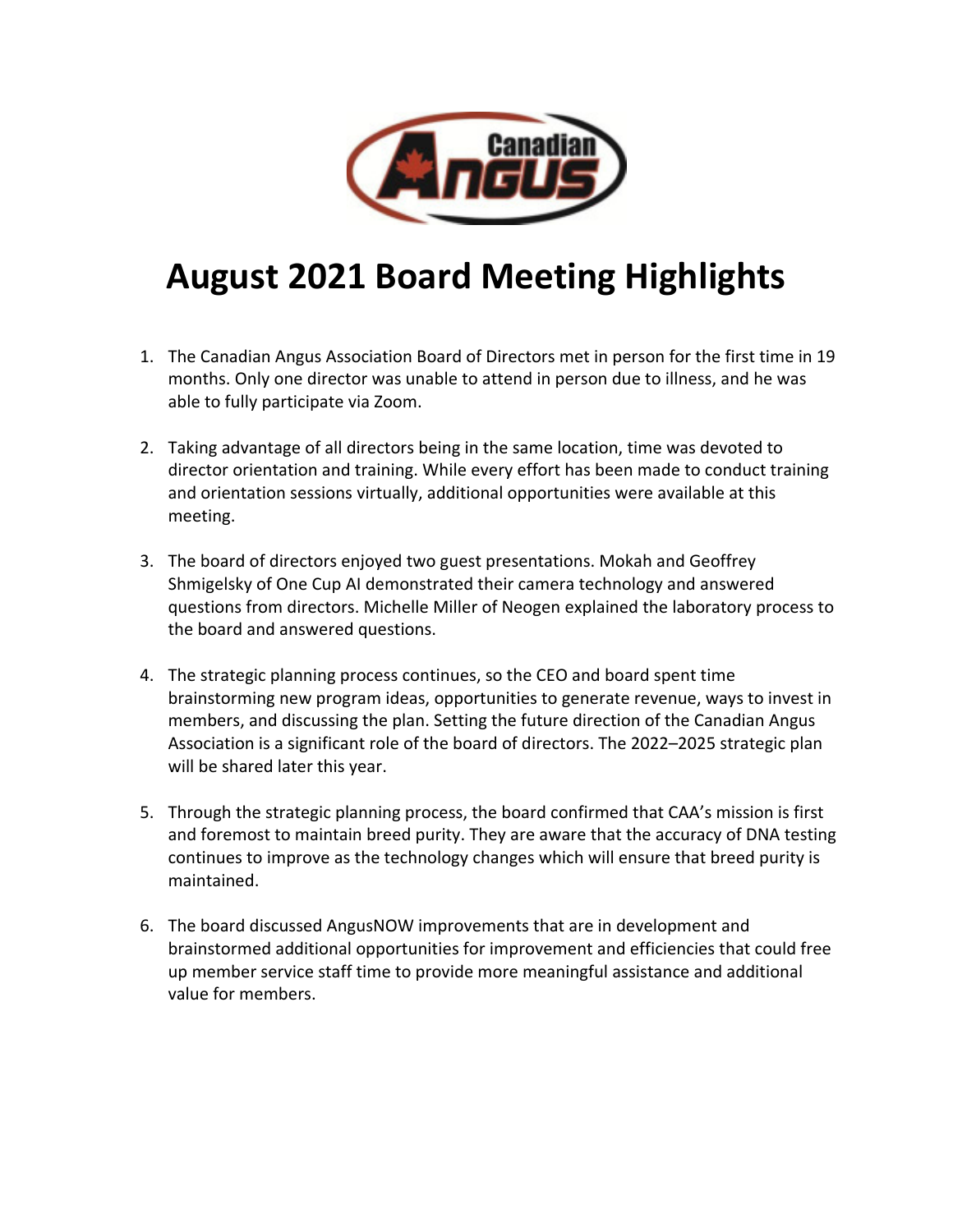- 7. Effective January 1, 2022, the fee schedule rate for member-to-member transfer transactions will be amended as follows:
	- Transfers >90 days: \$100/animal
	- Transfers <30 days CAPP Member: \$10/animal
	- Transfers <30 days non-CAPP Member: \$14/animal
	- The fee for transfers within 30–90 days will remain unchanged at \$16/animal (CAPP members) and \$20/animal (non-CAPP members)

The current fee schedule for transfers to commercial producers will remain unchanged:

- Animal Transfers < 90 days after sale: CAPP Member: \$16
- Animal Transfers < 90 days after sale: non-CAPP Member: \$20
- Animal Transfers > 90 days after sale: CAPP Member: \$32
- Animal Transfers > 90 days after sale: non-CAPP Member: \$40
- 8. The CEO will make the board-mandated reserve fund contribution this fall. The purpose of the reserve fund is to ensure that CAA has sufficient funds to continue operating in the event of a catastrophe. In accordance with the board's fiduciary responsibilities, the audit, finance and risk committee will review future risk and other investment options.
- 9. Following the meeting, directors joined about 50 members and a number of industry colleagues for Angus Extravaganza. This one-day event was an opportunity for CAA members to gather in person after the annual national convention was cancelled two years in a row.
- 10. Angus Extravaganza featured a strategic plan update from CEO Myles Immerkar and presentations from OneCUP AI, Michelle Miller with Neogen Canada as well as a genetic evaluation update and High Immune Response (HIR) project update from CAA Director of Science and Technology Kajal Devani.
- 11. We presented 50-year long-term recognition awards to Alberta director Doug Munton, Georgina Smith, Bar Heart Angus of Bluffton, Alberta and to Valleyhills Angus, the Edwards family of Glaslyn, Saskatchewan at Angus Extravaganza.
- 12. Past CAA Presidents David Sibbald (2016) and Mabel Hamilton (1999) presented Shawn Birmingham with his past president pin. At the virtual annual general meeting earlier this year Bob Hahn welcomed Shawn into the past president club virtually.
- 13. Angus Extravaganza also served as the launch for Building the Legacy 9, the Canadian Angus Foundation's fundraising auction. This year's auction was held online over the course of four days and raised more than \$71,000.